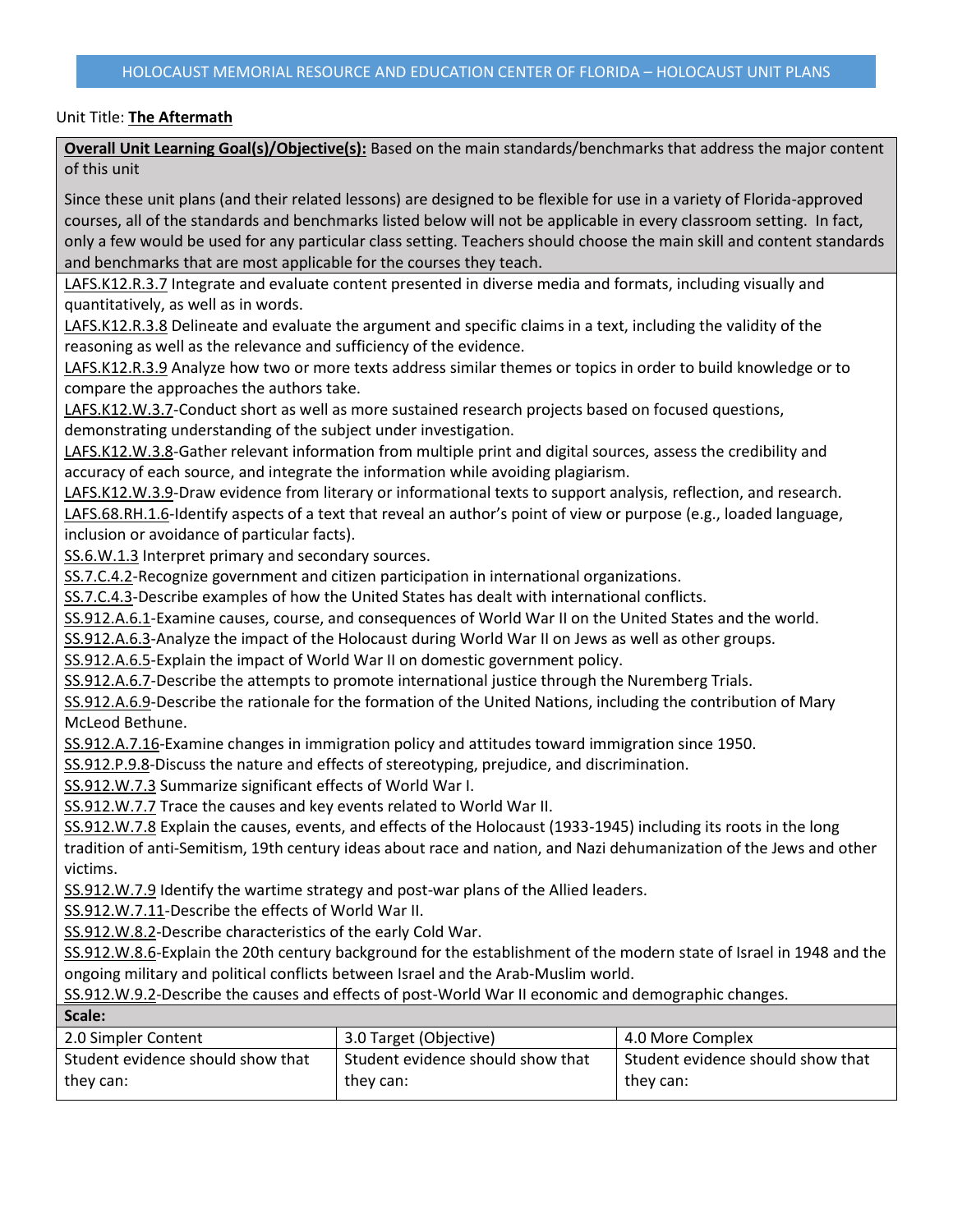Summarize content presented in diverse media and formats, including visually and quantitatively, as well as in words. (LAFS.K12.R.3.7)

Describe the argument and specific claims in a text, including the validity of the reasoning as well as the relevance and sufficiency of the evidence. (LAFS.K12.R.3.8)

Identify ways that two or more texts address similar themes or topics in order to build knowledge or to compare the approaches the authors take. (LAFS.K12.R.3.9)

Outline short as well as more sustained research projects based on focused questions, demonstrating understanding of the subject under investigation. (LAFS.K12.W.3.7)

Identify relevant information from multiple print and digital sources, assess the credibility and accuracy of each source, and integrate the information while avoiding plagiarism. (LAFS.K12.W.3.8)

Identify evidence from literary or informational texts to support analysis, reflection, and research. (LAFS.K12.W.3.9)

Recall aspects of a text that reveal an author's point of view or purpose (e.g., loaded language, inclusion or avoidance of particular facts). (LAFS.68.RH.1.6)

Recognize primary and secondary sources. (SS.6.W.1.3)

Recall government and citizen participation in international organizations. (SS.7.C.4.2)

List examples of how the United States has dealt with international conflicts. (SS.7.C.4.3)

LAFS.K12.R.3.7 Integrate and evaluate content presented in diverse media and formats, including visually and quantitatively, as well as in words.

LAFS.K12.R.3.8 Delineate and evaluate the argument and specific claims in a text, including the validity of the reasoning as well as the relevance and sufficiency of the evidence.

LAFS.K12.R.3.9 Analyze how two or more texts address similar themes or topics in order to build knowledge or to compare the approaches the authors take.

LAFS.K12.W.3.7-Conduct short as well as more sustained research projects based on focused questions, demonstrating understanding of the subject under investigation.

LAFS.K12.W.3.8-Gather relevant information from multiple print and digital sources, assess the credibility and accuracy of each source, and integrate the information while avoiding plagiarism.

LAFS.K12.W.3.9-Draw evidence from literary or informational texts to support analysis, reflection, and research.

LAFS.68.RH.1.6-Identify aspects of a text that reveal an author's point of view or purpose (e.g., loaded language, inclusion or avoidance of particular facts).

SS.6.W.1.3 Interpret primary and secondary sources.

SS.7.C.4.2-Recognize government and citizen participation in international organizations.

Analyze the conditions in Europe at the end of World War II and interpret the effect of the widespread destruction, Allied occupation policies, various nations' immigration policies, the status of British Mandatory Palestine, and the onset of the Cold War on the ability of Holocaust survivors to begin to relocate and rebuild their lives.

Research the results of post-war efforts to prosecute responsible parties for war crimes and crimes against humanity (both at the national and international levels), evaluate the effectiveness of the efforts across time and locations, and create a hypothetical judicial system that would achieve optimal results).

Create hypotheses, supported by historical documentation and other evidence, to explain the persistence of prejudice, racism, and stereotyping over time and across cultures, including the specific examples of neo-Nazism and Holocaust denial.

Research post-World War II occurrences of genocide, evaluate the current efforts in the world to prevent genocide and to protect human rights, and create model economic, social, and/or political systems that could effectively improve outcomes.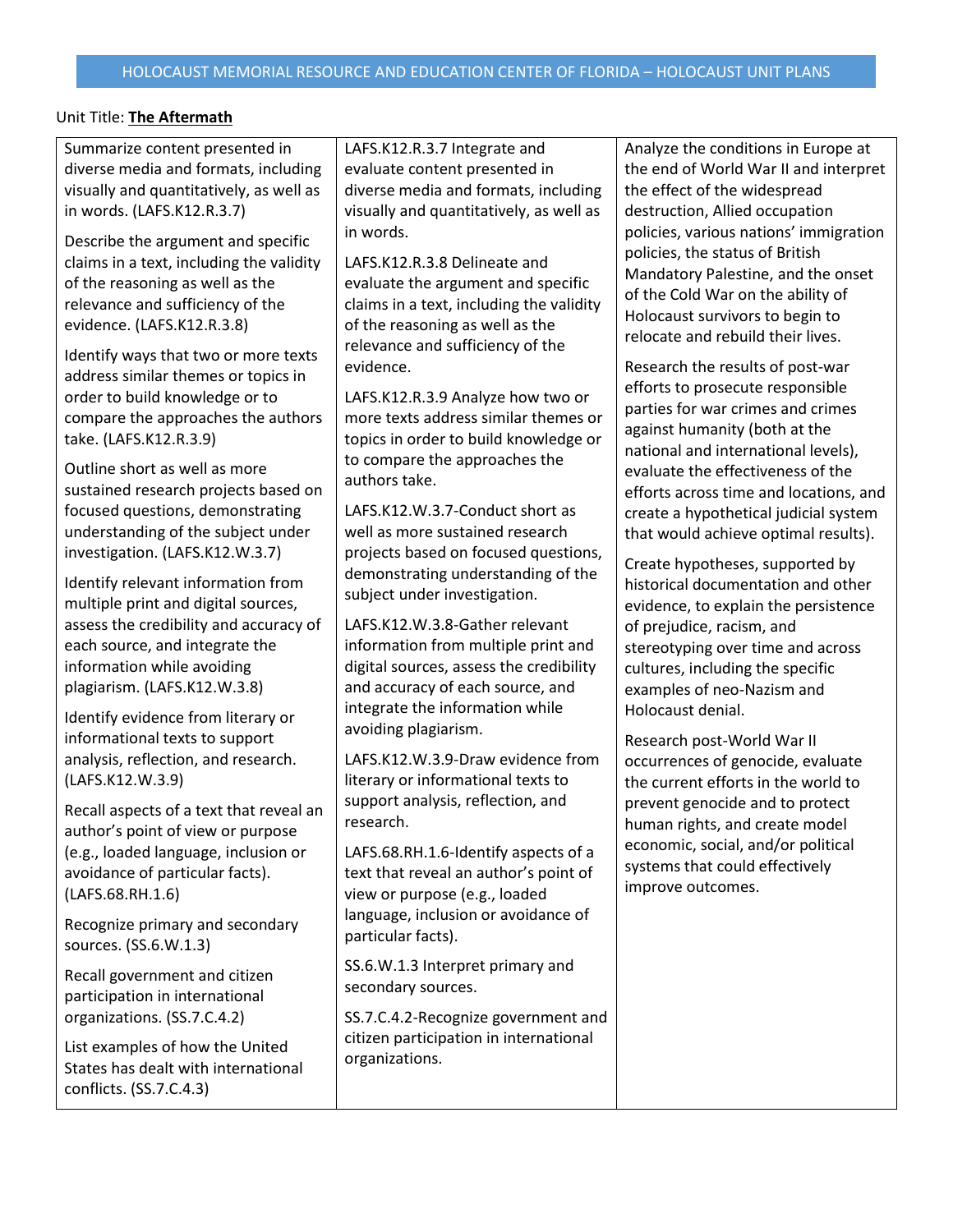$\mathsf{l}$ 

| List causes, course, and                 | SS.7.C.4.3-Describe examples of how    |  |
|------------------------------------------|----------------------------------------|--|
| consequences of World War II on the      | the United States has dealt with       |  |
| United States and the world.             | international conflicts.               |  |
| (SS.912.A.6.1)                           | SS.912.A.6.1-Examine causes, course,   |  |
| Summarize the impact of the              | and consequences of World War II on    |  |
| Holocaust during World War II on         | the United States and the world.       |  |
| Jews as well as other groups.            |                                        |  |
| (SS.912.A.6.3)                           | SS.912.A.6.3-Analyze the impact of     |  |
|                                          | the Holocaust during World War II on   |  |
| Summarize the impact of World War        | Jews as well as other groups.          |  |
| II on domestic government policy.        | SS.912.A.6.5-Explain the impact of     |  |
| (SS.912.A.6.5)                           | World War II on domestic               |  |
| Recognize the attempts to promote        | government policy.                     |  |
| international justice through the        |                                        |  |
| Nuremberg Trials. (SS.912.A.6.7)         | SS.912.A.6.7-Describe the attempts     |  |
|                                          | to promote international justice       |  |
| Identify the rationale for the           | through the Nuremberg Trials.          |  |
| formation of the United Nations,         | SS.912.A.6.9-Describe the rationale    |  |
| including the contribution of Mary       | for the formation of the United        |  |
| McLeod Bethune. (SS.912.A.6.9)           | Nations, including the contribution of |  |
| List changes in immigration policy       | Mary McLeod Bethune.                   |  |
| and attitudes toward immigration         |                                        |  |
| since 1950. (SS.912.A.7.16)              | SS.912.A.7.16-Examine changes in       |  |
|                                          | immigration policy and attitudes       |  |
| Identify the nature and effects of       | toward immigration since 1950.         |  |
| stereotyping, prejudice, and             | SS.912.P.9.8-Discuss the nature and    |  |
| discrimination. (SS.912.P.9.8)           | effects of stereotyping, prejudice,    |  |
| Outline the significant effects of       | and discrimination.                    |  |
| World War I. (SS.912.W.7.3)              |                                        |  |
|                                          | SS.912.W.7.3 Summarize significant     |  |
| Identify the causes and key events       | effects of World War I.                |  |
| related to World War II.                 | SS.912.W.7.7 Trace the causes and      |  |
| (SS.912.W.7.7)                           | key events related to World War II.    |  |
| List the causes, events, and effects of  |                                        |  |
| the Holocaust (1933-1945) including      | SS.912.W.7.8 Explain the causes,       |  |
| its roots in the long tradition of anti- | events, and effects of the Holocaust   |  |
| Semitism, 19th century ideas about       | (1933-1945) including its roots in the |  |
| race and nation, and Nazi                | long tradition of anti-Semitism, 19th  |  |
| dehumanization of the Jews and           | century ideas about race and nation,   |  |
| other victims. (SS.912.W.7.8)            | and Nazi dehumanization of the Jews    |  |
|                                          | and other victims.                     |  |
| List the wartime strategy and post-      | SS.912.W.7.9 Identify the wartime      |  |
| war plans of the Allied leaders.         | strategy and post-war plans of the     |  |
| (SS.912.W.7.9)                           | Allied leaders.                        |  |
| Outline the effects of World War II.     |                                        |  |
| (SS.912.W.7.11)                          | SS.912.W.7.11-Describe the effects of  |  |
|                                          | World War II.                          |  |